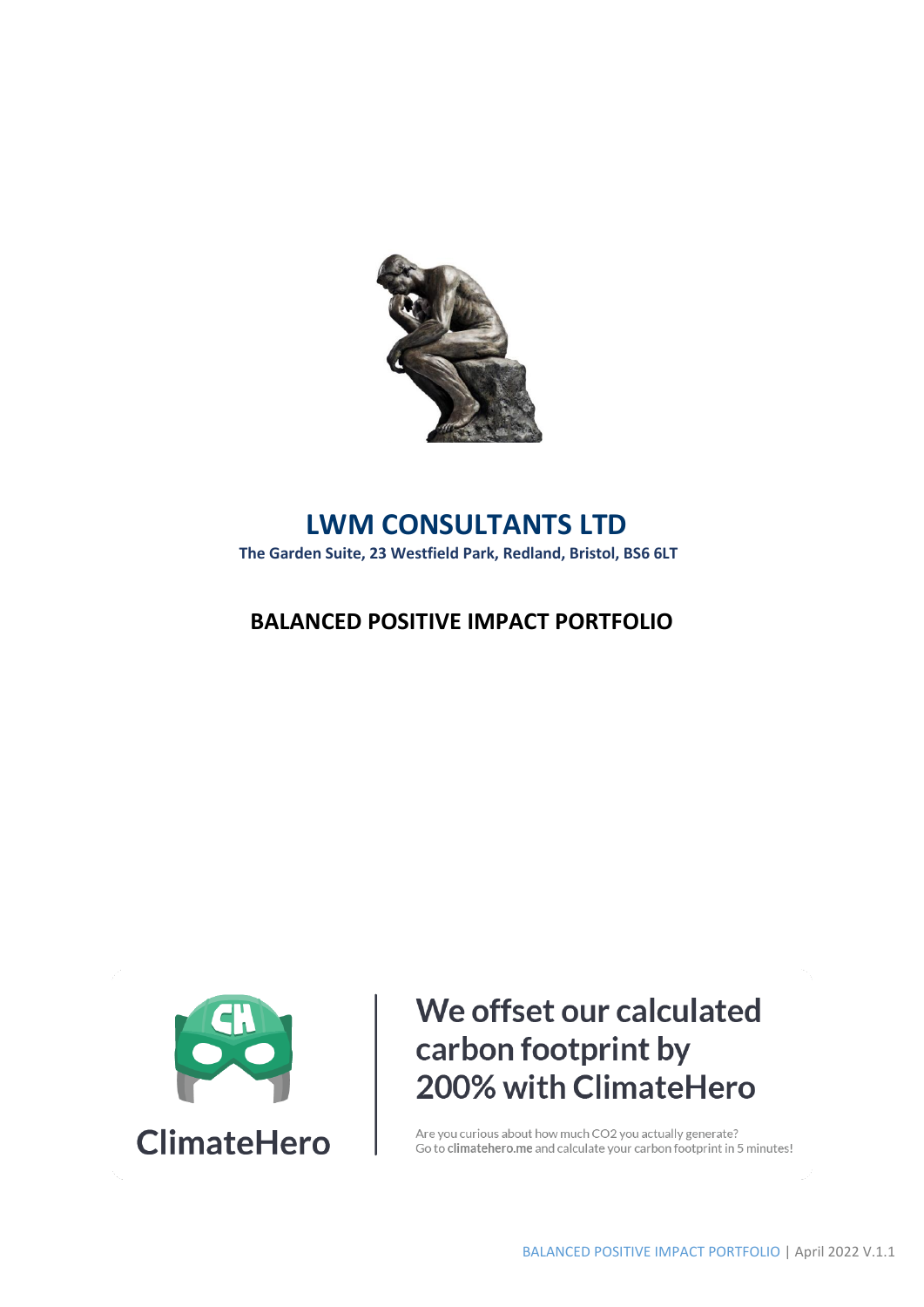**Aim -** The portfolio looks to deliver above inflation returns (capital growth) through a combination of fixed interest and equity investments with an ethical mandate.

The investments will be screened from the available UK Ethical Funds and Investment Trusts (currently approximately 80 available investments). The portfolio will look to avoid investments which are 'sustainable' but don't have an ethical screening.

**Key points -** The portfolio holds a higher content of equities compared to the cautious and defensive portfolios, but less than the adventurous portfolios *(we currently do not offer ethical versions of these portfolios).* Currently the portfolio holds approximately 20% in assets such as fixed interest and absolute return funds, with the rest in equity funds which can include property. We believe this is the best way to provide potential upside growth as well as providing equal weight between risk and reward.

**Asset allocation –** the portfolio will diversify your assets between funds, offering exposure to different sectors of the market and regions. Creating the right mix of assets is an important part of the process of building a portfolio designed to meet your financial objectives. Your portfolio is monitored and reviewed on an ongoing basis to ensure that it remains in line with your risk profile.

|                                     | 2021/2022               |
|-------------------------------------|-------------------------|
|                                     | <b>Asset Allocation</b> |
| <b>Fixed Interest / Alternative</b> | 15.00%                  |
| Equities:                           |                         |
| <b>Europe including UK</b>          | 16.00%                  |
| US                                  | 6.00%                   |
| <b>General Global</b>               | 53.00%                  |
| <b>Emerging Markets and Asia</b>    | 10.00%                  |

**Risk -** The table below shows the potential volatility (rapid or unpredictable changes, especially for the worse, in the portfolio value at any given point in time) of the proposed holdings based on past performance. For example, over 15 years, the proposed holdings returned 9.01% p.a., the volatility on the upside and downside was 10.48%. This means at any point in time the average maximum downside was -2.46%, and upside 20.48%. These are purely a guide and are not guaranteed; the actual figures could be higher or lower at any single point in time.

|          | Return | <b>Volatility</b> |
|----------|--------|-------------------|
| 1 Year   | 35.88% | 9.66%             |
| 3 Years  | 14.61% | 10.74%            |
| 5 Years  | 13.98% | 9.33%             |
| 10 Years | 10.84% | 9.21%             |
| 15 Years | 9.01%  | 11.47%            |

We aim to deliver positive returns over the medium to long term with volatility similar to the FTSE World Index. **Both returns and volatility are not guaranteed but act as a guide.** 

You should also consider specific risks such as inflationary risk, counterparty risk and risks arising from a lack of diversification.

**Market shocks -** The table below takes five past market shocks and shows how the holdings **in the portfolio as at 1 July 2021** would have performed both in the year of and after the event. This reflects the fund charges but does not account for any product charges or advice fees.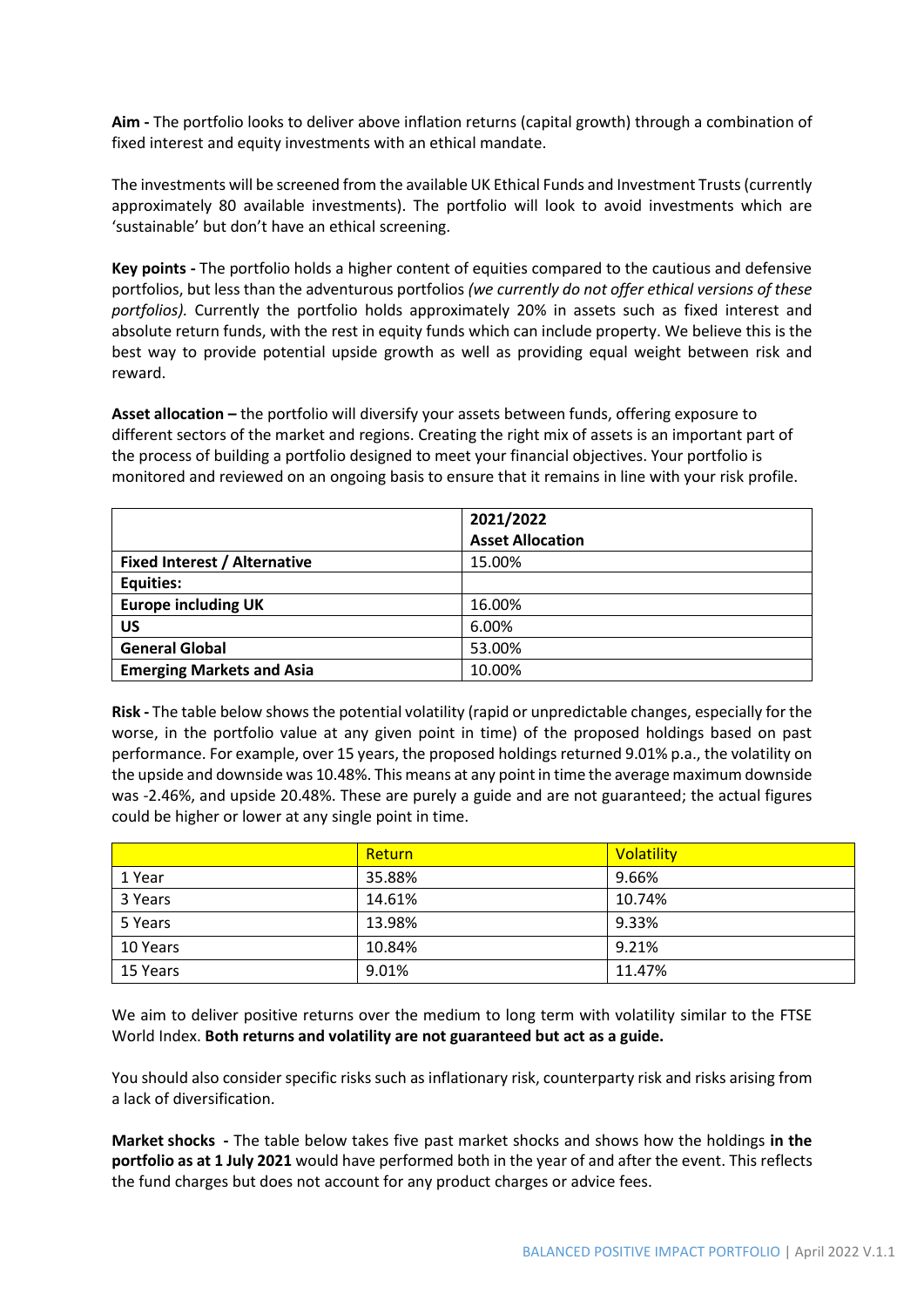|                               | <b>Black Monday</b> |                        | September 11 |               | <b>WorldCom Bankruptcy</b> |
|-------------------------------|---------------------|------------------------|--------------|---------------|----------------------------|
| 1987                          | 1988                | 2001                   | 2002         | 2002          | 2003                       |
| 10.60%                        | 10.01%              | $-7.08%$               | $-117.84%$   | $-17.84%$     | 20.52%                     |
|                               |                     |                        |              |               |                            |
| <b>Global Economic Crisis</b> |                     | <b>Eurozone Crisis</b> |              | <b>Brexit</b> |                            |
| 2008                          | 2009                | 2011                   | 2012         | 2016          | 2017                       |
| $-24.91%$                     | 28.85%              | $-8.51%$               | 16.86%       | 16.45%        | 15.65%                     |

Putting this in context, the table below shows what £150,000 invested on 1 January 2008 would have been worth each December from 2008 to 2012 (including all fees and charges), based on the proposed portfolio:

|                  | % return (cumulative) | Monetary Amount (£) |  |
|------------------|-----------------------|---------------------|--|
| 31 December 2008 | $-26.31\%$            | £110.535.00         |  |
| 31 December 2009 | $-6.08\%$             | £140.876.00         |  |
| 31 December 2010 | 7.13%                 | £160.697.00         |  |
| 31 December 2011 | $-3.48%$              | £144.771.00         |  |
| 31 December 2012 | 11.43%                | £167,152.00         |  |

The average return after charges from 1 January 2008 to 31 December 2012 was 2.28% p.a.; this reflects two down periods in 2008 and 2011.

**Time period return:** The table below shows the best and worst returns over 3 months, 1 year and 3 years:

|          | Best (%)             | Worst (%)             |
|----------|----------------------|-----------------------|
| 3 months | 17.56 (04/20 -06/20) | $-12.11(07/11-09/11)$ |
| 1 year   | 35.88 (04/20-03/21)  | $-6.52(06/11-15/12)$  |
| 3 years  | 15.67 (06/12-05/15)  | 5.26 (04/17-03/20)    |

**Loss of capital -** The portfolio is positioned as a long-term investment (5 years plus). The aim is to achieve a positive outcome over the investment period; although past performance is no guide to future performance and investments can fall as well as rise.

The table above highlights that there will be movements in the value of the investment (both positive and negative) during this time frame. The figures do not reflect any withdrawals or additional investments.

There is the potential for capital loss particularly where the investment is encashed during a down period (in this example 2008, 2009 and 2011).

### **SPECIAL NOTE: You should note that the holdings can and do change; the figures shown above are illustrative only and are not a guarantee of what might happen in the future.** They aim to demonstrate the potential risks and volatility based on five past market shocks, with no prediction of future events.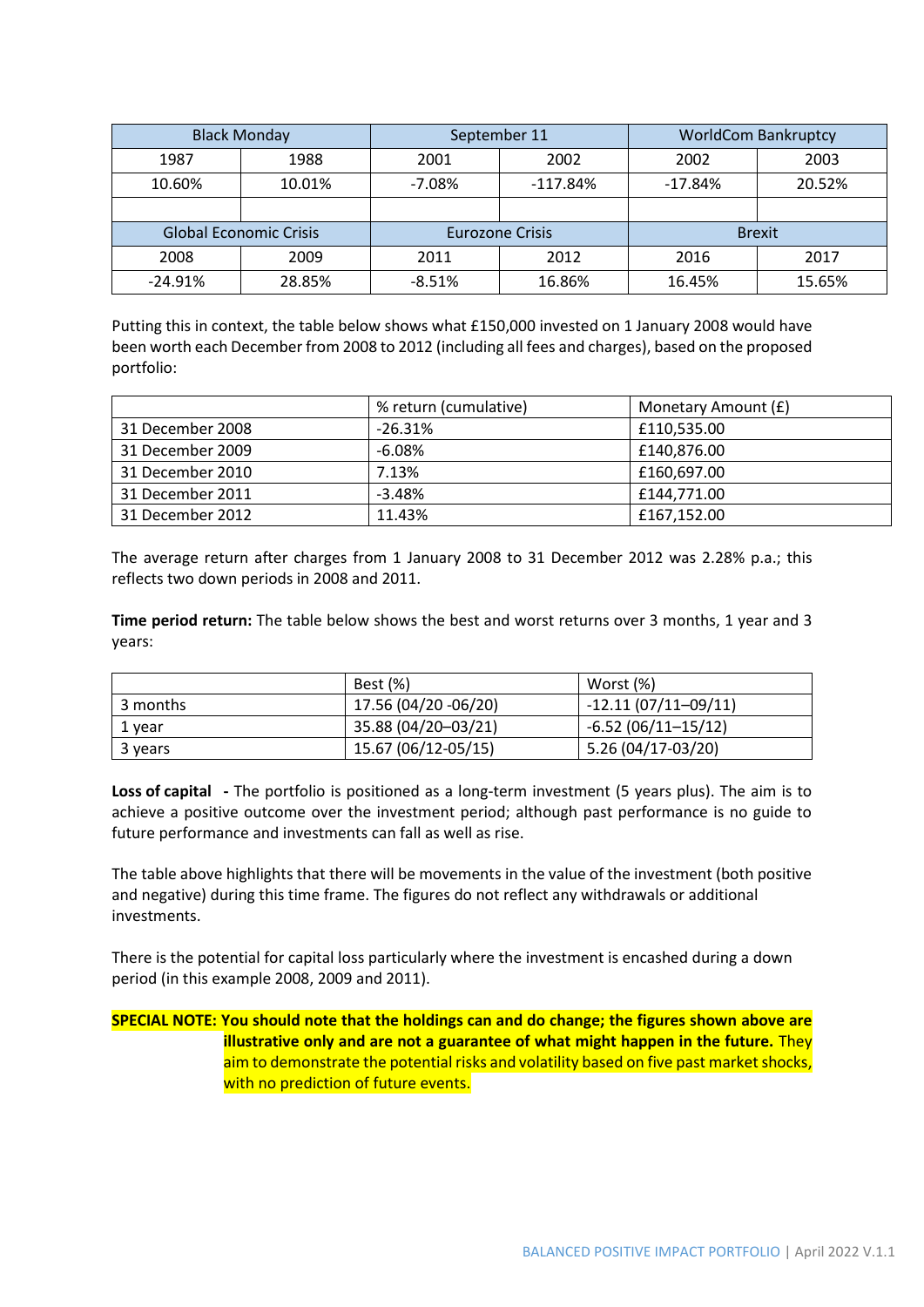#### **BALANCED POSITIVE IMPACT PORTFOLIO PEFORMANCE**

The Portfolio was launched on 31 July 2014 and the total return up to 31 March 2022 was 105.30% against a benchmark return of 45.74%.



Portfolio vs Benchmark – 31 July 2014 – 31 March 2022

|                                 | 2018     | 2019   | 2020      | 2021   | 2022     | <b>Since</b>  |
|---------------------------------|----------|--------|-----------|--------|----------|---------------|
|                                 |          |        |           |        |          | Launch        |
| <b>Balanced Positive Impact</b> | $-5.24%$ | 22.35% | 12.87%    | 11.12% | $-6.71%$ | $9.84\%$ p.a. |
| <b>Portfolio</b>                |          |        |           |        |          |               |
| <b>LWM Benchmark (Royal</b>     | $-7.46%$ | 18.97% | $-10.68%$ | 16.24% | 2.26%    | $5.04\%$ p.a. |
| <b>London FTSE4 Good</b>        |          |        |           |        |          |               |
| Tracker)                        |          |        |           |        |          |               |
| IA Mixed Investment 40-         | $-6.07%$ | 15.94% | 5.50%     | 11.10% | $-3.69%$ | $6.57\%$ p.a. |
| 85% Shares                      |          |        |           |        |          |               |

|                                    | 1 Year to | 1 Year to | 1 Year to | 1 Year to | 1 Year to |
|------------------------------------|-----------|-----------|-----------|-----------|-----------|
|                                    | 31/03/18  | 31/03/19  | 31/03/20  | 31/03/21  | 31/03/22  |
| <b>Balanced Positive Impact</b>    | 5.99%     | 5.65%     | $-2.54%$  | 32.43%    | 3.25%     |
| <b>Portfolio</b>                   |           |           |           |           |           |
| <b>LWM Benchmark (Royal London</b> | 0.19%     | 6.89%     | $-17.66%$ | 25.71%    | 12.79%    |
| <b>FTSE4 Good Tracker)</b>         |           |           |           |           |           |
| IA Mixed Investment 40-85%         | 1.63%     | 4.36%     | $-7.73%$  | 26.47%    | 5.29%     |
| <b>Shares</b>                      |           |           |           |           |           |

**Note:** RPI is a measure of inflation; for example, in 2021 the Portfolio returned 6.02% after inflation. Cash is a means of demonstrating an upward curve with no stock market volatility.